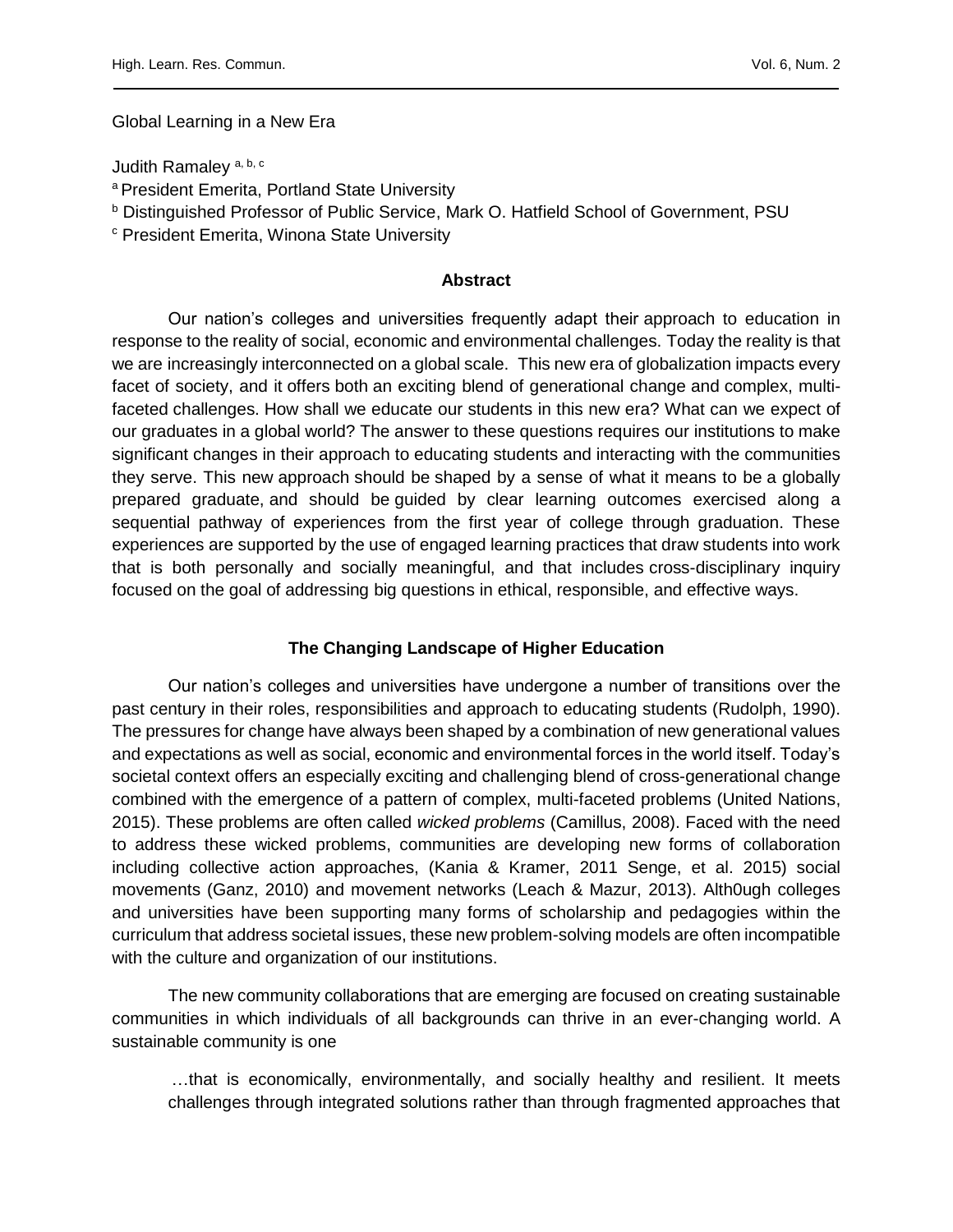meet one of those goals at the expense of the others. This approach takes a long-term perspective – one that is focused on both the present and future, well beyond the next budget or election cycle (Institute for Sustainable Communities, 2015)

However, higher education often focuses on individual achievements through the perspective of designed courses, individual disciplines faculty member scholarships. It is challenging to draw upon the resources of an academic community that is only built on individual efforts when trying to contribute to community-based efforts that are increasingly collaborative. The insight captured by the commonly heard phrase that "real world problems do not manifest themselves in disciplinary form" summarizes the challenge that academic communities face. In the face of challenges like climate change, rapidly growing population centers, and cultural diversity, universities are being called upon to create new ways to work together and share resources with the communities they serve.

Interactions between colleges, universities and surrounding communities are beginning to influence the internal structure and capacity of higher education institutions, supporting new forms of collaboration both within the academic community and within the neighborhoods, cities and regions with which the institutions interact. However, many institutions are experiencing the conflicts and tensions that arise when a university designed to promote individual excellence is called upon to support collaboration and shared responsibility. This is a shift from MY course or MY research question to a working model that also supports OUR curriculum and OUR engaged scholarship.

University-community collaborations depend upon the ability to work together and find ways to develop strategies for addressing problems that require the knowledge and skills of all parts of the community. This emergence of new voices and a variety of ideas will slowly reshape the academic community and move closer to the (Gibbons et al. 2004) concept of *transdisciplinarity* while continuing to draw upon the domains of the traditional disciplines. As we seek to create equitable and inclusive environments in which to educate a more diverse group of students (Dowd &Bensimon, 2015), we also must create the capacity to work with an increasingly diverse society that interacts with a global community in ways that we are only beginning to explore and understand.

The focus of this article is the development of how interactions between campuses and communities are changing and the effects these changes have on the people who participate. What will we learn from our engagement with society and what can our partners learn with us and from us? What will happen as we explore new ways to interact with society that will strengthen our own ability to educate and the value and impact of our scholarship? How will these experiences build greater capacity in the community for collaboration and mutual benefit? How will our experiences in our local environments contribute to our capacity to contribute to larger collaborations on a global scale that will be focused on issues that affect lives around the globe?

## **How can we best prepare our graduates for a rapidly changing world?**

In a recent essay in the *Chronicle of Higher Education*, (Levine, 2015) captured the gist of the transition that we are undergoing. As he explains it, our nation is "making a transition from a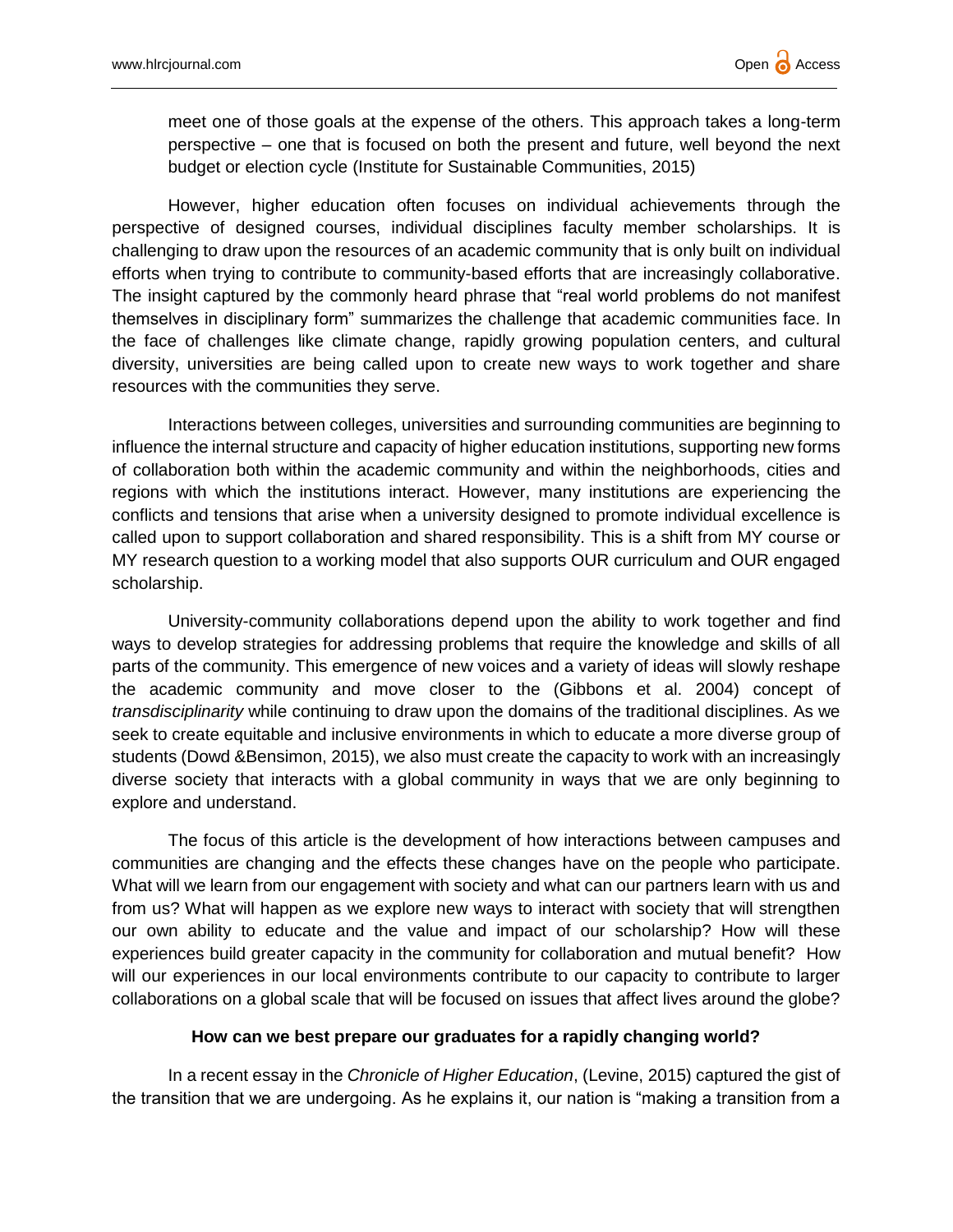national, analog, industrial economy to a global, digital, information economy." Industrial economies focus on common elements that unfold over a predictable timeframe. Think of a repertory company in the theater where the performers follow a script, plays are performed on a defined stage that separates the actors from the audience, every part is defined and there is a formal ending to the play. Information economies are more like improvisational theater where innovation and discovery play a key role. The audience can become performers as well. The action may weave through a space that does not look like a formal theater. The story that develops and the outcome and the process of achieving that outcome are variable. The audience is often left wondering what might happen next and will probably be invited to participate in shaping the next act of the story.

We are all familiar with how the industrial model applies to education. The roles in this play are defined as are the tasks to be performed. Teachers teach and students learn. The phrase often used to describe the role of the faculty member in this play is "sage on the stage" (Levine,2015) summarizes succinctly, "In education, [the assembly line] translates into a common four-year undergraduate program, preceded by 12 years of schooling, semester-long courses, credit hours and Carnegie units." The coins of that realm are seat time and individual courses selected from a menu of options rather than a coherent sequence of increasingly demanding and consequential learning experiences.

Heifetz et al. 2009 explain the tools and tactics for changing our organizations for a changing world. This approach also applies to how we design and enact our curriculum. The kinds of challenges we face are not solvable by well-researched, well-practiced *technical* expertise. These unresolved dilemmas require *adaptive* strategies.

What is needed from a leadership perspective are new forms of improvisational expertise, a kind of process expertise that knows prudently how to experiment with never-beforetried-before relationships, means of communication and ways of interacting that will help people develop solutions that build upon and surpass the wisdom of today's experts (p. 2- 3)

Given this succinct concept of what it will mean to live and lead in the future, how will this guide us in determining how we educate our students and how we work together in our campus communities and model the qualities and behavior of well-educated people who are creating a community together—in this case an academic community. Since the publication of *Greater Expectations* in 2002 (AAC&U, 2002) and the emergence of the Liberal Education and America's Promise (LEAP) portfolio a few years later, followed by the LEAP Challenge in 2015 (AAC&U, 2015), efforts to rethink the undergraduate curriculum and the experiences that accompany it have led to a shift of emphasis from teaching to learning and from individual courses and requirements to increasing integration of learning over time. This new learning path is structured around the study of increasingly complex problems and increasingly collaborative efforts that bring faculty, students and community members together to learn and work on together to address "real world problems." This approach is often improvisational in character and design and more likely to prepare graduates to work in an increasingly collaborative and networked environment. In this model, anyone may play the role of teacher or learner at different times and knowledge is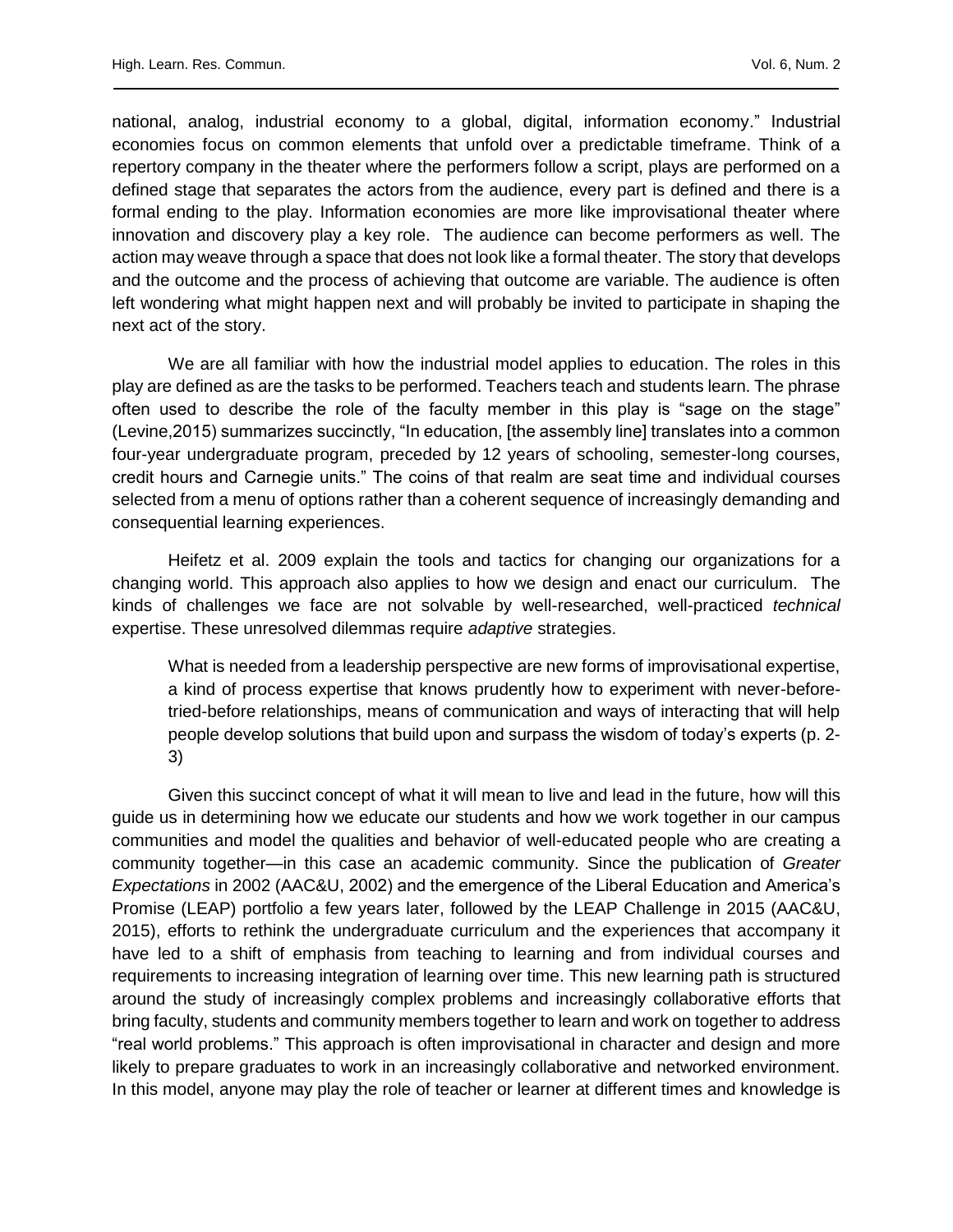developed through collaboration in which participants learn with and from each other. Unlike the assembly-line or industrial model, the support structure for this kind of learning must be *adaptive* rather than *technical* (Heifetz et al 2009).

The goal of this shift in the enactment of what it means to be educated is to prepare "intentional learners who can adapt to new environments, integrate knowledge from different sources, and continue learning throughout their lives (AAC&U, 2002 p. xi)." While foreshadowing the realities of today's world in which our graduates will use their education in new ways*, Greater Expectations* focused largely on the adaptations taking place in the colleges and universities that participated in the studies and conversations that led to the report. The societal changes that were generating the need for new approaches to the curriculum, to faculty and student work and to relationships between the campus community and society as a whole were an important but background element. In this paper, we will look at those societal changes in the foreground and explore how our concepts of learning are changing in the face of the new reality generated by the growing challenges that we face as citizens of the world rather than citizens of a particular community or nation.

## **Internationalization and Globalization**

We are entering an era of accelerating social change (Rudel & Hooper, 2005) generated by a number of interlocking factors including industrialization, demographic changes and humaninduced environmental change all intensified by the growing communication networks that spread news rapidly around the globe. The combined effect of these and other pressures is creating a new reality and context for the lives we lead. In a report on Trends in Global Higher Education prepared for UNESCO in 2009, (Altbach et al. 2009 p. ii) defined globalization as a "key reality in the 21<sup>st</sup> century." Globalization is "the reality shaped by an increasingly integrated world economy, new information and communication technology (ICT), the emergence of an international knowledge network, the rule of the English language and other forces beyond the control of academic institutions." They contrast this concept with the term *internationalization* which they apply to the policies and programs that universities and governments put in place to respond to the new reality of globalization. For universities, these efforts have until recently consisted of study abroad, the recruitment of international students, efforts to set up a branch campus overseas or joining international collaborations with other universities (Altbach et al. 2009). For some observers, the response to globalization offers new opportunities for study and research that transcend jurisdictional boundaries and disciplinary lines. For others, it may "represent an assault on national culture and autonomy" (Altback et al. 2009 p. ii).

In the past decade, more colleges and universities in the United States have updated their vision and mission statements to embrace the goal of preparing their graduates with the "capability to meet the demands of future economic, social and civic challenges and opportunities in a complex, globally interconnected world" (Hovland, 2014a). It is important to distinguish this trend from earlier curricular programs in foreign languages and international area studies. In 2001, AAC&U launched a program on Shared Futures that was based on engaging colleges and universities in the exploration of ways that the principles and traditions of liberal learning could be aligned with the emerging new reality of globalization in order to foster the "knowledge, skills and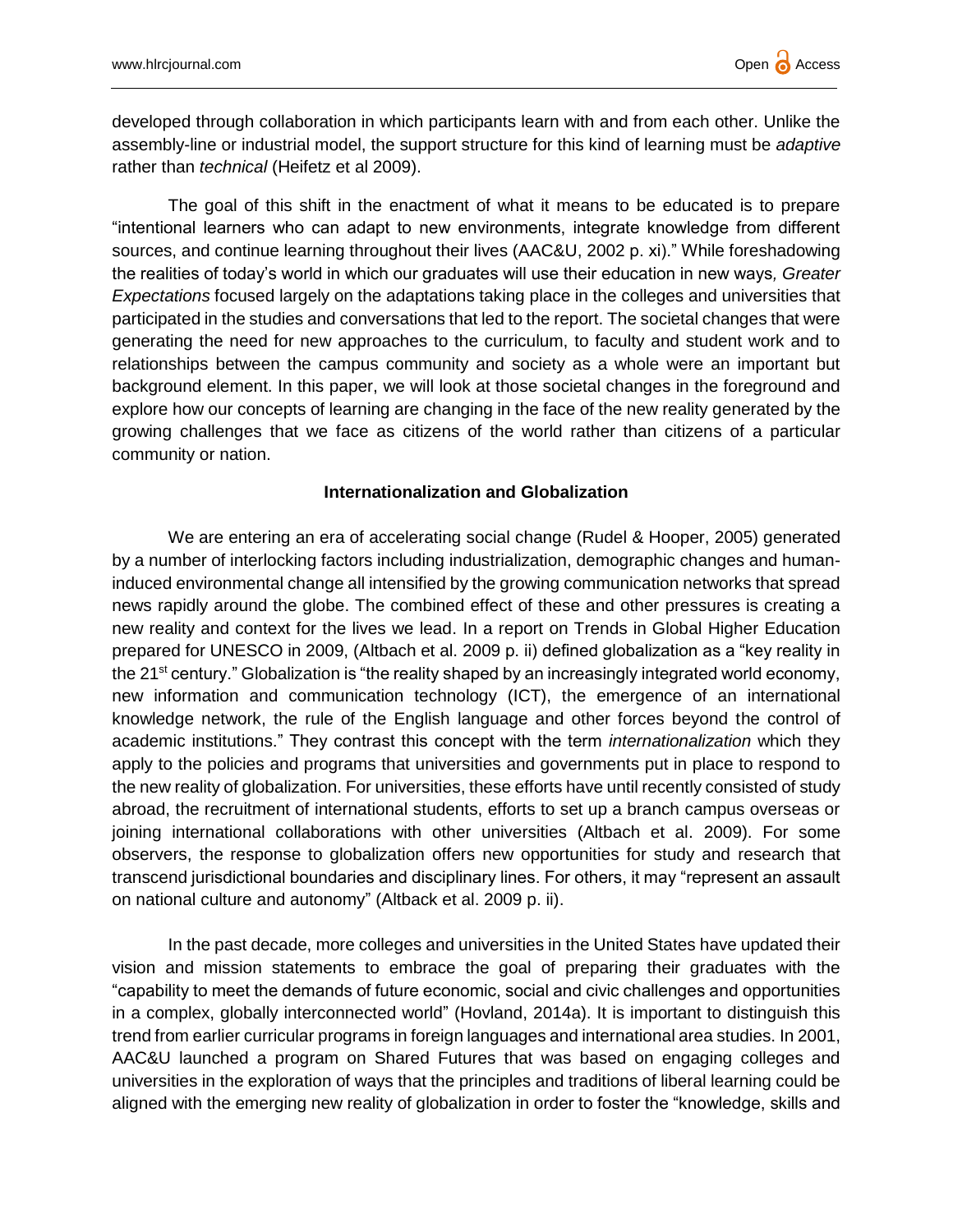perspectives" that students now need "in order to thrive within dynamic social, political, cultural and economic contexts---contexts more and more frequently characterized as global" (Hovland, 2014b). The shift to a focus on larger societal and global questions has been motivated in different ways on different campuses. For some it is a moral imperative, for others it is driven by demands for a globally prepared workforce. There are those for whom the impetus is simply a recognition of how the world is changing and what their graduates will face during their lifetimes.

As (Hovland, 2014b) points out, there are two ways to think about what it means to be prepared for a global century. For some, it means developing specific global expertise that will open up career opportunities in corporate settings, NGOs or Foreign Service. For others, the goal of global learning is more comprehensive and is focused on preparing graduates who can thrive in an interconnected world and can work with others to address the complex problems that globalization has created. These problems have recently been articulated in the seventeen Sustainable Development Goals developed by the United Nations and released in September 2015. The agenda is a "plan for people, planet and prosperity" (United Nations, 2015). What is especially important about this formulation of the impacts of the new reality created by globalization is the focus on partnership. The momentum for addressing these challenges will be generated by a revitalization of a Global Partnership for Sustainable Development focused on the needs of the poorest and most vulnerable among us around the world and built upon collaboration at a global scale. For these ambitious plans to bear fruit, we will need to educate our young people differently and foster new skills and patterns of working together.

The label for this new educational model is *Global Learning*. As we enter a new reality and adapt our educational models to prepare people who can thrive in a world shaped by globalization, a question naturally arises that will shape our work. The question is: What will be the consequences of the ability to recognize oneself as a member of a complex and interconnected world where choices made in one part of the world can have unexpected effects at a great distance from oneself? Will the people who follow us have the capacity to address the many global challenges that we must face in the mutually dependent world of the 21<sup>st</sup> century and beyond?

## **Global Learning**

**Question One**: *What knowledge, skills, motivations and values will all of our graduates need in order to thrive in the 21st century as members of the workforce, as family members and as citizens of their communities and members of a global community?*

In her article on global learning, Hilary Kahn (2015 p. 4) defines one outcome of global learning as "being able and willing to recognize oneself as part of a complex and interconnected world." To achieve this goal, a course of study should create ways for students to "view the world through multiple vantage points assembled through their studies and experiences, thus answering academic questions while also exploring themselves" and applying their learning to the process of working with others to make the world a better place. By doing this, students acquire knowledge about the world and also begin to see themselves as participants in that world and contributors to addressing the challenges facing humanity in a changing world. Those problems can play out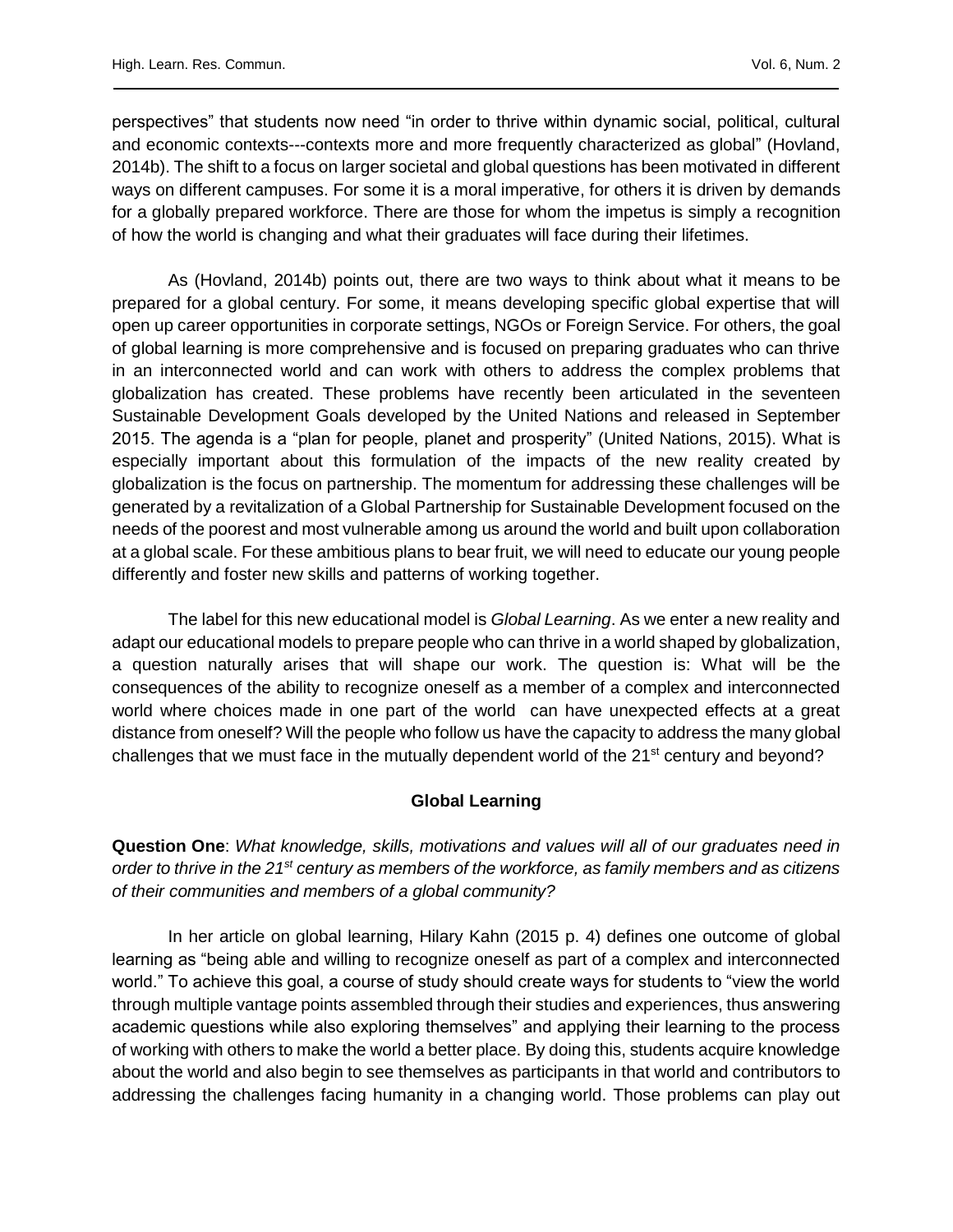locally or across a wider landscape but whatever the scale or particular shape of the issues, we all must learn to look beyond our own small place "in which we often imagine our lives are anchored" (Kahn, 2015, p. 5).

Kahn outlines three elements that underlie the ability to see globally while acting locally. First, students must be able to see complex situations through multiple perspectives. Second, they need to be able to shift their perspective between different scales of understanding and practice. Finally, they need to be able to move from an understanding of complex problems to embrace a sense of commitment and responsibility to others, including people they do not know and may never meet who are affected by the problem they are exploring. As in any form of critical thinking, the capacity to see in new ways requires "a learning process that focuses on (a) uncovering and checking assumptions, (b) exploring alternative perspectives and (c) taking informed actions as a result (Brookfield, 2012 p. xi)." This discipline is not new but it is essential if students are to develop the capacity to see in new ways.

The overall goal of global learning is to offer students experience in developing and exercising practical wisdom in an ever more complex and contradictory world (Schwartz & Sharpe, 2010). According to Schwartz and Sharpe (2010 p. 49), we all have the capacity to be wise but wisdom is rarely learned in a classroom. It is developed by working alongside others, including faculty members and community members who are practicing the qualities of wisdom-- -nuanced thinking, flexibility, creativity and empathic engagement with others.

While writing this article, I talked to my favorite millennial, my grandson, Adam. Adam is a senior at Portland State University and a keen observer of human nature. He is also very adept at understanding intergenerational issues. After listening to me talk about global learning and what it will mean to be prepared for life in an interconnected and often contradictory world, Adam looked across the table and said, "My friends and I already think that way." Although I offer only a sample of one, it does raise a cautionary note. As we talk about global learning and about the challenges of creating diverse, equitable, healthy and sustainable communities, are many of our young people way ahead of us? It is worth thinking about this question in an intergenerational way? Do we need to educate our young people or might they sometimes be in a position to educate us? Surely we need to work with them to draw upon the experiences, knowledge and skills that we all possess in order to address the challenges that shape the task of creating sustainability.

# **Question Two**: *What kinds of experiences will enable students to see their relationships to other people, to other places and to concerns and issues with which they have no personal experience?*

Whitehead, 2015 argues that Global Learning "prepares students to critically analyze and engage with complex global systems, their implications for the lives of individuals, and the sustainability of the earth." Global learning shifts the focus from a specific location or culture to larger issues that affect many parts of the world in interconnected ways. Globalization has generated a range of complex and "wicked" problems that require new ways of learning, new ways of working together and new ideas about what a successful outcome should look like. In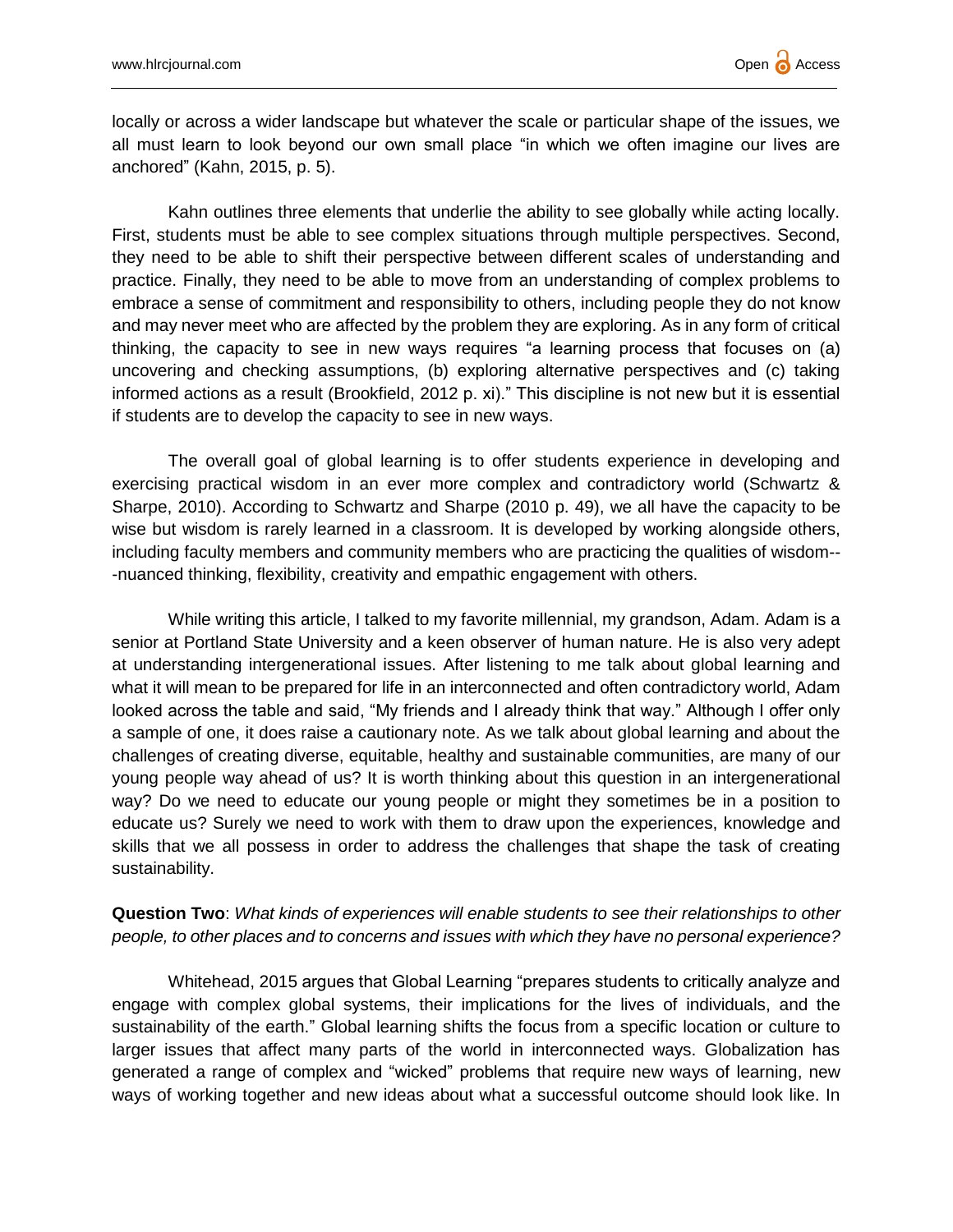order to help their students, understand and address global challenges both at home and in a larger setting, educators must employ pedagogies that prioritize outcomes where students learn to see themselves as related to other people, locations, and issues around the world and to recognize that their own choices have consequences beyond their immediate environment (Kahn, 2015).

The goal of a global education is to equip graduates with theories, methodologies, and ways of analyzing and responding to complex questions "economically, culturally, nationally, politically, historically, globally" (Kahn, 2015 p. 4) and the ability to work well with others who bring different perspectives and experiences to the task in order to develop effective approaches to understanding and then taking action to address these kinds of global and local problems.

### **Primary and Secondary Education**

UNESCO has been promoting education for sustainable development at the primary and secondary level for a decade. As the lead agency for the UN Decade of Education for Sustainable Development (DESD, 2005 –2014), UNESCO is responsible for monitoring and evaluating progress during the DESD. UNESCO published three reports during the DESD – in 2009, 2012 and 2014. The DESD promotes a more sustainable world through different forms of education, training and public awareness activities. It is an opportunity to rethink considerably our approach to global challenges (UNESCO, 2012 p. 9). This second report in 2012 focuses specifically on processes and learning in the context of Education for Sustainable Development (ESD).

In the world of today, educators must help children and youth deal with an uncertain future—a future where there will be more people and fewer resources, where governing equitably will be even more challenging—and the changing workplace of the coming decades. What skills will citizens, workers, and leader of tomorrow need? They will need to ability to:

- Analyze complexity.
- View problems from multiple perspectives.
- Work in teams with people of different backgrounds.
- Formulate questions.
- Communicate clearly.
- Envision solutions to community and global problems that are equitable and respectful of the different ways that people understand problems and experience their impact
- Take responsible action.

Admittedly, these skills are beyond what is currently mandated in primary and secondary education through the Common Core State Standards and most national curriculum models in use in the United States today.

Although the term sustainability education has little traction in the educational community in the United States, it is a concept that has engaged the education community around the world. "Around the globe there are literally tens of thousands of ESD [education for sustainable development] projects" (UNESCO, 2012 p.32). Furthermore, countries like Scotland and Pakistan have included ESD in teacher education requirements.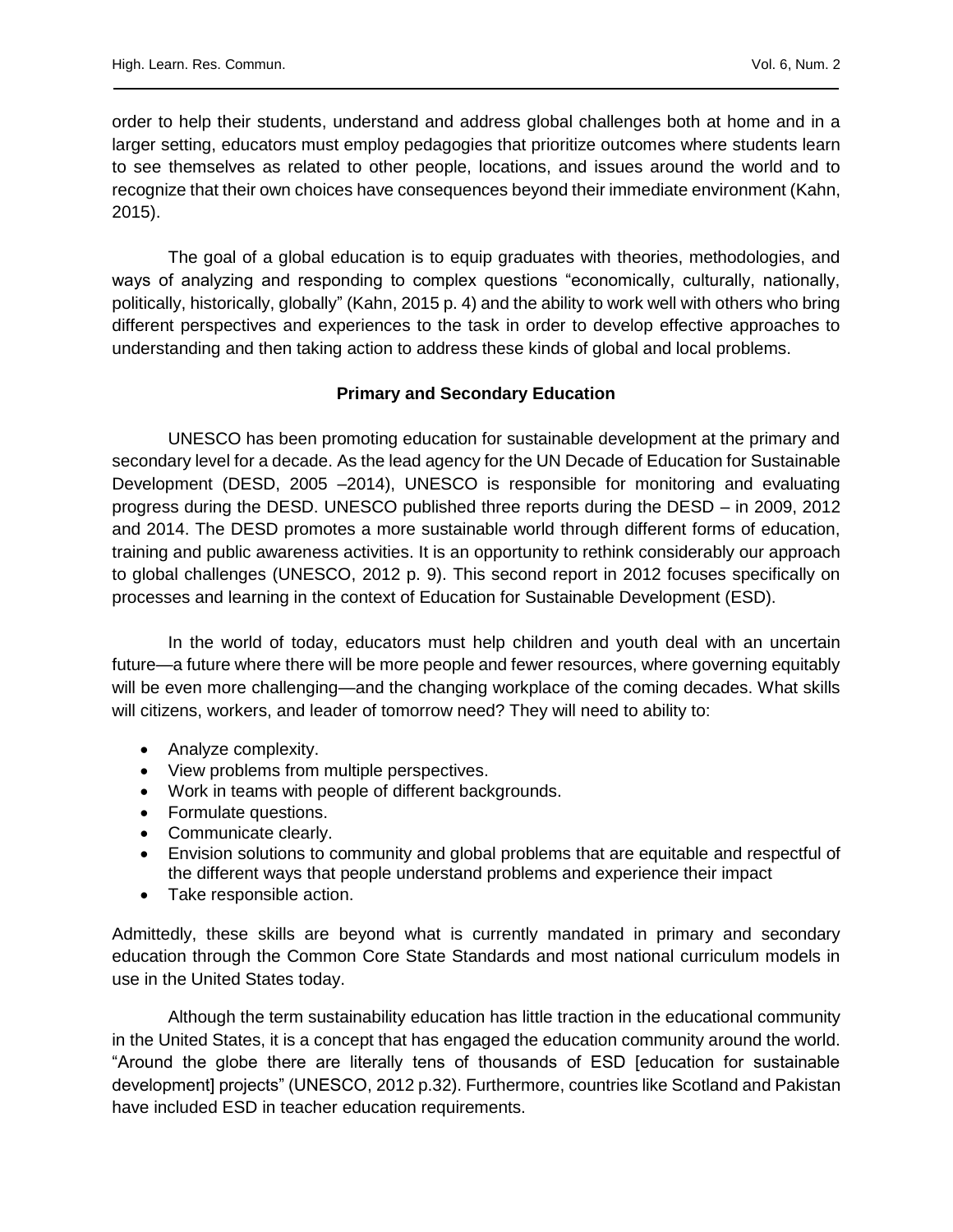Pilot research studies show that adding sustainability to the curriculum has positive effects on students and teachers.

- In schools where sustainability is part of the curriculum, student intellectual engagement is above average (Tell Them from Me, 2011).
- Sustainability gives purpose (e.g., promotes global stability and resilient societies) to education (UNESCO, 2012).
- Sustainability gives a common vision to education and to the future (UNESCO, 2012).
- Sustainability gives relevance to the curriculum and gives concrete examples to abstract concepts (UNESCO, 2012).

Teachers bring to the classroom a number of principles that are not part of the written curriculum, but are important to the future of our society. Two such principles are equity and working for the common good. In a world that is marked by a growing gap between the haves and the have-nots, these two principles are essential. Teachers can implement equity in their classrooms in many ways, such as soliciting answers to questions from every student, not just the verbally quick. Although classrooms of yesteryear were based on independent learning and competition for the best marks, the classrooms of today are becoming more cooperative, with students sharing information and supporting one another's learning. Working for the common good, rather than individual gain, prepares students for life in the community and for the complex new reality of globalization.

Pedagogies associated with Education for Sustainable Development (ESD) stimulate pupils to ask questions, analyze, think critically and make decisions. Such pedagogies move from teacher-centered to student-centered lessons and from rote memorization to participatory learning. ESD pedagogies are often place-based or problem/issue-based. ESD pedagogies encourage critical thinking, social critique, and analyses of local contexts. They involve discussion, analysis and application of values. ESD pedagogies often draw upon the arts using drama, play, music, design, and drawing to stimulate creativity and imagine alternative futures. They work towards positive change and help pupils to develop a sense of social justice and selfefficacy as community members (UNESCO, 2012 p.15).

Individually, ESD pedagogies are not new. They come from a variety of disciplines, such as inquiry from science education, spatial analysis from geography, and futures thinking from global education. However, when brought together with a focus on creating a better, fairer, and more equitable world, they form a new set of pedagogies that can change classrooms and educational outcomes around the world.

## **Undergraduate Education**

Hovland (2014b) points out that while the Liberal Education and America's Promise (LEAP) model and the learning outcomes that accompany it do not explicitly identify global learning, they are clearly consistent with the call for innovative approaches to the curriculum and co-curriculum that will promote the qualities of mind and approaches to learning that are called for in the concepts of global learning. He puts the elements of LEAP together to generate a useful portrait of an education based on a global context.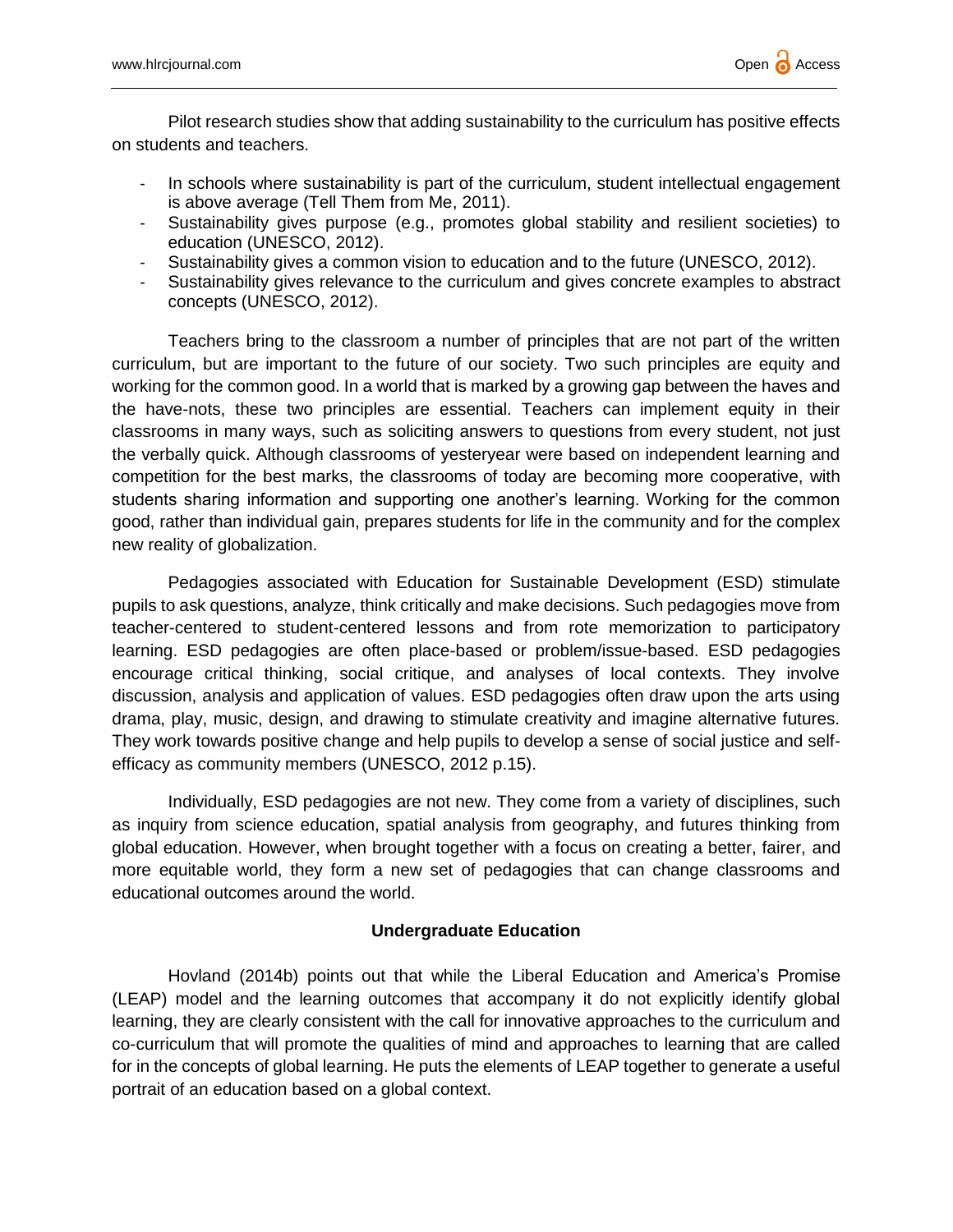Knowledge of human cultures and the physical and natural world…focused by engagement with big questions; intellectual and practical skills…practiced across the curriculum; personal and social responsibility…anchored through active involvement with diverse communities and real-world challenges; [and] integrative and applied learning…demonstrated in new settings and in the context of complex problems (Hovland, 2014b p. 5-6)

Many colleges and universities are creating ways to help students prepare for lives of global citizenship and participation in community life (Wobbe & Vaz, 2015). Students are realizing that their lives and careers will play out across a global stage and that they will require crosscultural competencies and the capacity for collaboration in order to work locally and think globally about the impact of the choices they make. (Wobbe & Vaz, 2015 p. 15) argue that "global learning should be intentional: connected to student learning both in the major and in general education and clearly situated at the center of the curriculum rather than at its periphery." (Wobbe & Vaz, 2015) describe how their institution, Worcester Polytechnic Institute, approaches this goal by utilizing experiential learning and other high impact practices across the curriculum. Worcester Polytechnic Institute engages their students in solving problems in real-world settings in increasingly challenging ways as students progress through their college experience. These opportunities are built into both the major and in general education courses. The pathways described match up nicely with the overall design and learning goals of LEAP.

At Florida International University, Miami's rich multicultural community and the problems that emerge from the global character of Miami itself and its connections to the Caribbean provide a rich context for engaging "a diverse group of people in collaboratively analyzing and addressing complex problems that transcend borders" (Landorf & Doscher, 2015). These examples can be multiplied by many other efforts across the country that draw upon the distinctive characteristics of the communities in which colleges and universities play increasingly meaningful roles in community development and from which they draw an ever more diverse student body.

These examples illustrate the elements that must be combined to create an environment in which students can practice the skills we expect from global learners. The approach is shaped by a clear sense of what a globally prepared graduate knows and can do, guided by clear learning outcomes exercised along a sequential pathway of experiences extending from the first year of college through to graduation and engaged learning practices, often called high impact practices, that draw students into work that is both personally and socially meaningful that leads to advanced cross-disciplinary inquiry that focuses on Big Questions with the goal of finding ways to address those questions in ethical and responsible and effective ways.

## **Question Three**: *How will we assess the global learning of our students?*

AAC&U has developed a package of Valid Assessment of Learning in Undergraduate Education (VALUE) rubrics and engaging high impact practices (Kuh, 2008) to articulate expectations for learning outcomes along a pathway designed according to the LEAP principles.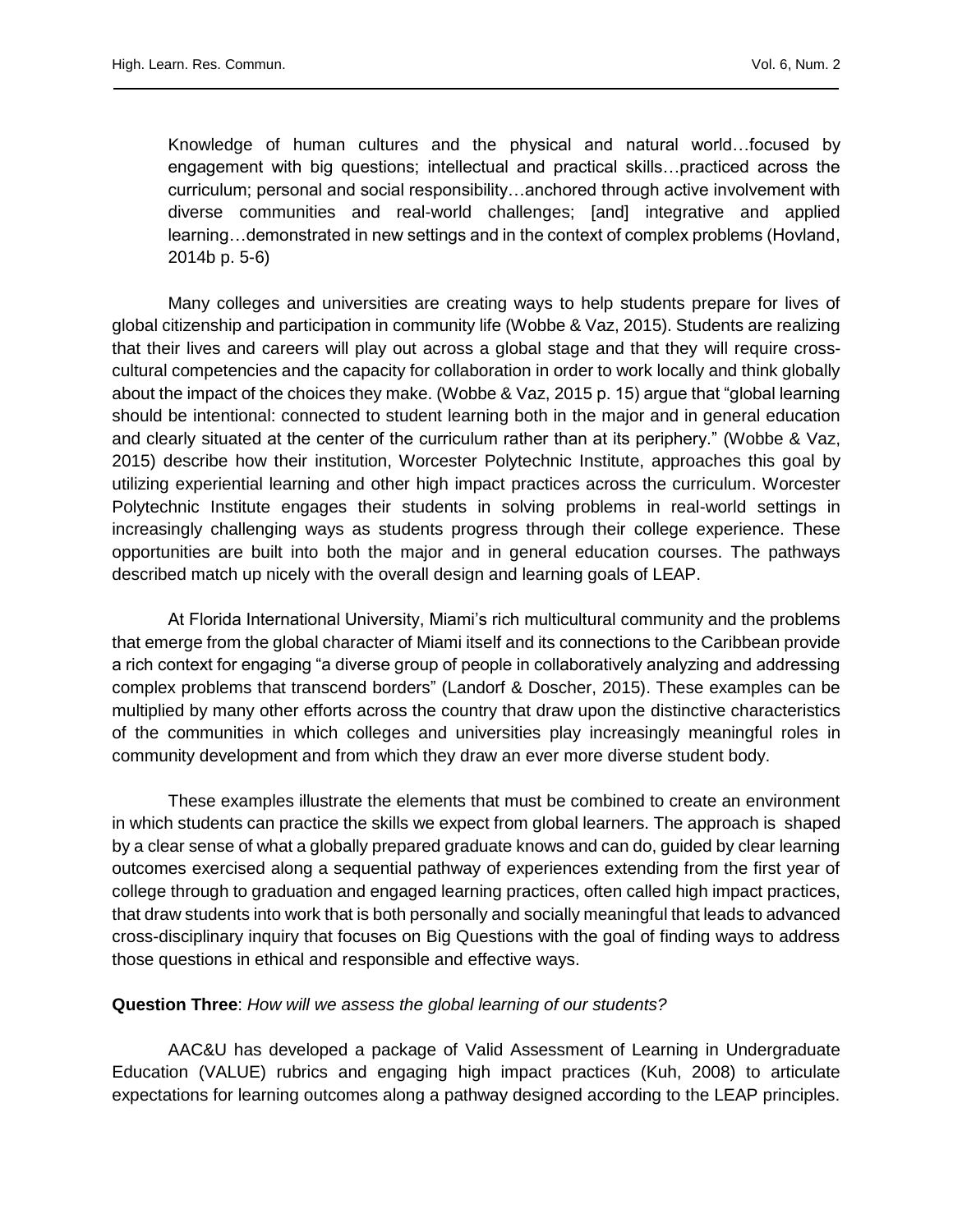There are currently 16 VALUE rubrics with more on the way. While all of the Rubrics can inform and assist in the assessment of global learning, one in particular, the Global Learning VALUE rubric is especially useful. The rubric offers a workable definition of global learning and language to use to frame this concept in terms that allow for the development and effective "use of assessment practices that deepen, integrate, and demonstrate student learning, through advocacy of learning-centered assessment policies, support for campus work to develop meaningful assessment approaches, and experimentation with common e-portfolio frameworks" (AAC&U, 2015). The components of the rubric cover six overlapping areas: Global Self Awareness, Perspective Taking, Cultural Diversity, Personal and Social Responsibility, Understanding Global Systems and Applying Knowledge to Contemporary Global Contexts.

Combined with the use of assessment approaches that allow for the evaluation of authentic student work, the Global Learning VALUE Rubric offers a useful framework for creating a progressive exploration of problems in a global context, studied through multiple frames of reference and disciplinary approaches that lead to a sense of personal agency and commitment to contributing to the development of a sustainable world.

While this approach offers clear guidance for a coherent and intentional curriculum that prepares students for the challenges that lie ahead in the new reality of globalization, it fails to address the fact that a growing proportion of undergraduates will not complete their undergraduate degree at a single institution. A growing number of students find their way through a network of educational options in a variety of ways ranging from matriculating at a two-year school and then transferring, with or without an associate degree, to a four-year campus. Others enroll at more than one institution simultaneously or sequentially. Efforts have been launched to create pathways between institutions that are well articulated and easy to navigate (AAC&U Quality Collaboratives, 2015) but more attention must be given to how we can guide students through educational environments that are not well connected or that do not have a set of common goals.

### **Conclusion**

In the past five years, more attention has been paid to the global context that will shape the lives of people around the globe. Through telecommunications, images and stories spread quickly from one place to another. Choices made in one nation affect everyone else across the globe. Global learning encompasses the knowledge, skills and propensities for action that we all will need to live in an interconnected and mutually interdependent world. We are moving beyond a curriculum composed of separate building blocks consisting of courses and course-based learning objectives to a model of integration, coherence and increasingly meaningful and responsible action across time and from repertory curricula to improvisational ones. These changes are placing new demands on our academic communities that have heretofore been based largely on individual achievement rather than on collaboration and mutually beneficial and respectful exchanges of ideas and experiences. Preparing globally competent graduates will require our universities and colleges to become globally competent themselves and to model the qualities of a collaborative and equitable community of learners.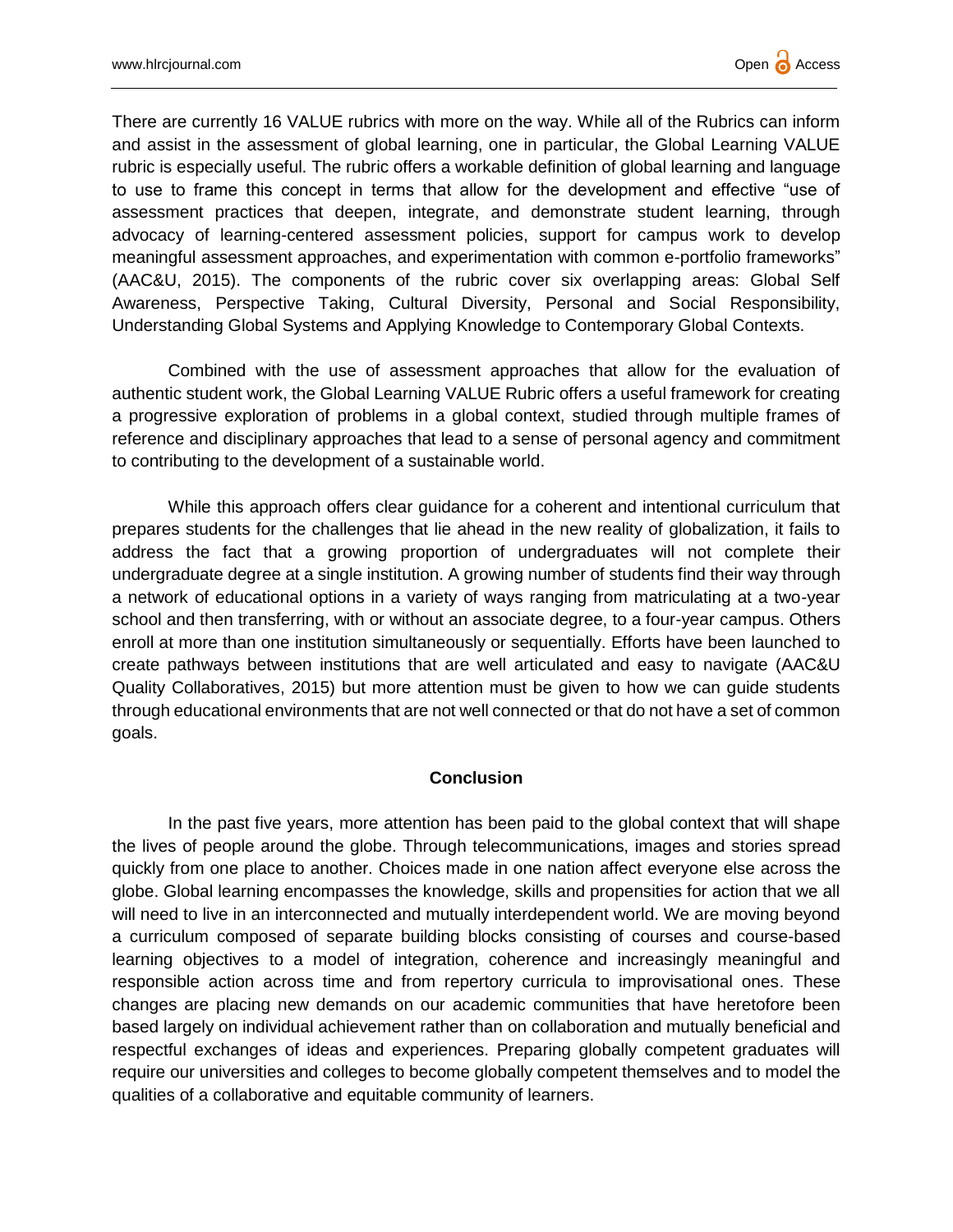#### **References**

AAC&U. (2015). Website on Assessment. Retrieved from http://www.aacu.org/resources/assessment

AAC&U Quality Collaboratives. (2015). Rertrieved from http://www.aacu.org/qc

Altbach, P. G. Reisberg, L., & Rumbley, L. E. (2009). Trends in global higher education: tracking an academic revolution. a report prepared for the unesco 2009 world conference on higher education. Retrieved from http://www.uis.unesco.org/Library/Documents/trends-global-higher-education-2009 world-conference-en.pdf

Brookfield, S. D. (2012). *Teaching for Critical Thinking*. Jossey-Bass.

- Camillus, J. C. (2008). Strategy as a wicked problem. *Harvard Business Review,* 99-106.
- Definition of Sustainable Community. (2015). Retrieved from iscvt.org
- Ganz, M. (2010). Leading change: leadership, organization and social movements. *Harvard Business Press.*
- Gibbons, M., Limoges, C., Nowotny, H., Schwartzman, S., Scott, P., & Trow, M. (2004). The new production of knowledge. the dynamics of science and research in contemporary societies. *Sage Publications*. 192 pages.
- Hovland, K. (2014a). Global learning: defining, designing, demonstrating. A joint publication of NAFSA and AAC&U. Retrieved from http://www.aacu.org/GlobalLearning
- Hovland, K. (2014b). What can global learners do? *Diversity and Democracy 17*(2). Retrieved from https://www.aacu.org/diversitydemocracy/2014/spring/hovland
- Kahn, H. E. (2015). Scales of global learning: prisms, knots and a cup of coffee. *Diversity and Democracy 18*(3), 4-7.
- Kania, J., & Kramer, M. (2011). Collective impact. *Stanford Social Innovation Review.* Retrieved from www.ssir.org
- Kuh, G. (2008). High impact educational practices: What they are, who has access to them, and why they matter. Washington, DC: AAC&U.
- Landorf, H., & Doscher, S. P. (2015). Defining global learning at Florida International University. *Diversity and Democracy 18*(3), 24-25.
- Leach, M., & Mazur, L. (2013). Creating culture: promising practices of successful movement networks. *NonProfit Quarterly.* Retrieved from www.nonprofitquarterly.org.
- Levine, A. (2015). Time is right for colleges to shift from assembly-line education. *The Chronicle of Higher Education.* Retrieved from www.chronicle.com